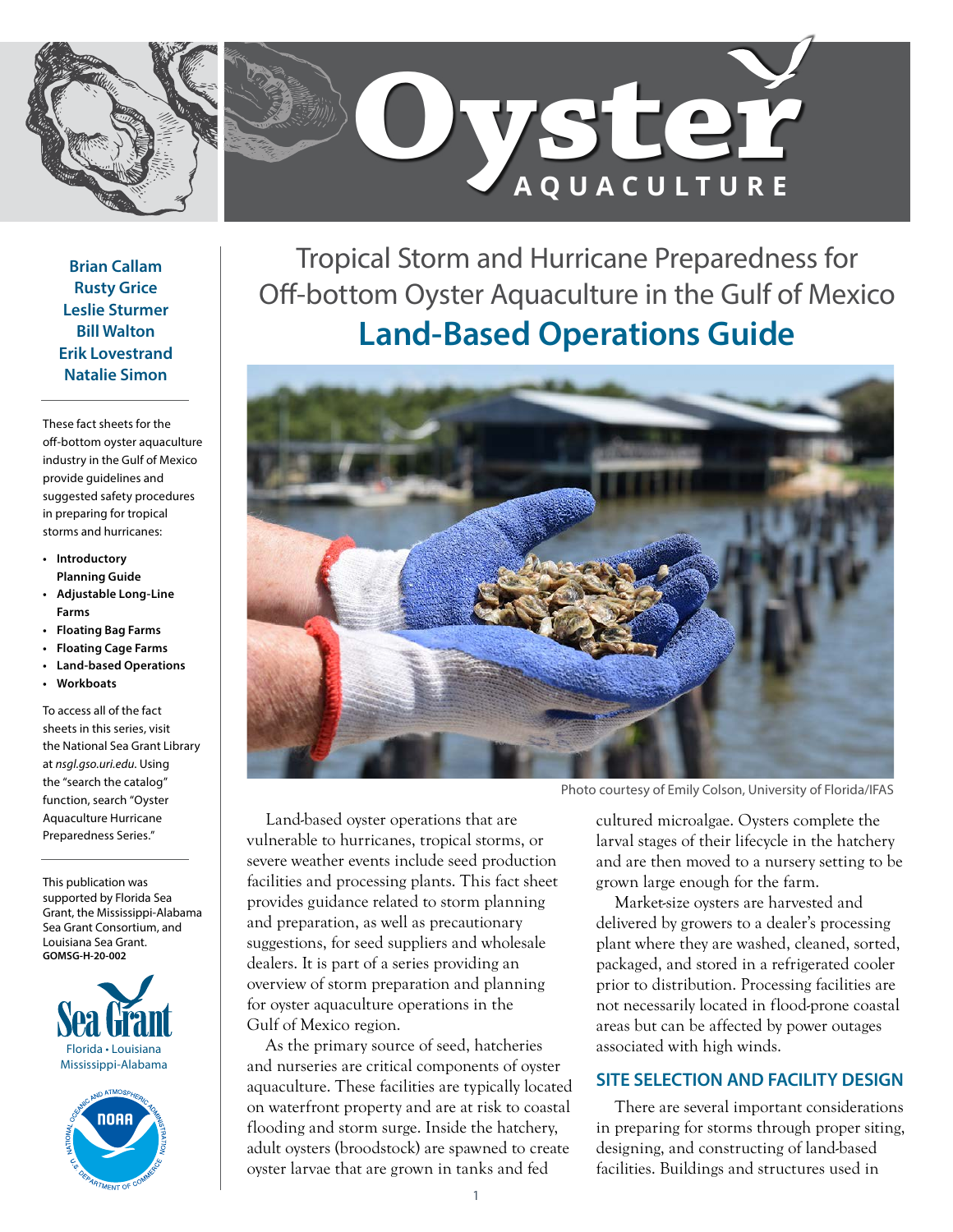

**FIGURE 1.** Filtration equipment installed on a trailer with quick disconnect and union fittings at the Louisiana Sea Grant Oyster Research Hatchery in Grand Isle, Louisiana. Photo courtesy of University of Florida/IFAS Shellfish Extension

processing shellfish must meet applicable federal and state regulations for sanitary operation; these requirements are not reviewed in this fact sheet.

- $\Box$  Assess vulnerability of the site to flooding and access to roads during flooding.
- $\Box$  Evaluate reliability of critical infrastructure (e.g., power, communications, etc.).
- $\Box$  Construct permanent structures to meet a minimum wind rating of 130 mph (178 km/hr) and comply with Federal Emergency Management Agency (FEMA) regulations pertaining to elevation in flood plain areas.
- $\Box$  Use concrete walls and metal roofing in your building design as these materials are considered the best construction option for hurricane resistance.
- $\Box$  Use breakaway walls for temporary structures or below elevated buildings.
- $\square$  Use swales and/or berms to direct surface water flow around property and stabilize exposed soils. Criteria for surface water control techniques can be obtained from Soil and Water Conservation district offices.
- $\Box$  Provide adequate floor drainage in areas where tank drawdowns occur or shellfish are stored, as well as work areas that are routinely rinsed.
- $\square$  Install backflow preventers to prevent contamination of potable water supply.
- $\square$  Install generators with a capacity to operate critical facility components during power loss for 3 to 5 days (e.g., aerators, pumps, refrigerated coolers, etc.).
- $\Box$  Set up ground-level components for rapid disconnection to move inland in anticipation of storm surge or coastal flooding. For example, use quick disconnect or union fittings on pumps and filters or permanently install equipment on trailers or pallets (Figures 1 & 2).
- $\Box$  Maintain grounds around buildings to be free from conditions that may result in shellfish contamination, such as inadequate drainage, or accumulated shell.
- $\Box$  Identify alternate location(s) where equipment can be easily moved to avoid flooding and wind damage.
- $\Box$  Maintain access pathways to equipment that may be removed prior to a storm.

## **PRIOR TO HURRICANE SEASON**

Prior to hurricane season, seed suppliers and wholesalers should take steps to reduce the risk of losses.

- $\Box$  Develop and review a storm plan detailing personnel responsibilities and chain of command, primary and emergency contact information, and equipment evacuation designations based on storm strength (i.e., what gets removed from the site when a storm gets to a certain strength).
- $\square$  Inform employees that if a storm approaches, they will be needed to prepare and implement the storm plan.
- $\Box$  Have a plan for assessing employees' availability after the storm.
- $\Box$  Develop and review a post-storm recovery plan including contact information and procedures, relevant local emergency and government contacts, insurance contact information and claim procedures, etc.
- $\Box$  Obtain civil defense or other identification documents for essential personnel to immediately return after an evacuation.
- $\Box$  Purchase and maintain a stockpile of storm preparation supplies (e.g., tarps, plywood, sandbags, etc.).
- $\Box$  Identify an inland off-site storage location that is accessible and able to receive equipment.
- $\square$  Make sure generators are in working condition and fuel reserves are adequate.
- $\Box$  Clean up loose items around buildings and structures to reduce storm preparation workload.
- $\Box$  Have employees conduct at least one timed run-through of preparation activities to gauge the amount of time needed to implement the storm plan.
- $\Box$  Maintain inventory of oyster stocks to be able to quickly review needs during hurricane season.

## **DURING HURRICANE SEASON**

A tiered approach to preparation, which has been adopted in each fact sheet, allows seed suppliers and wholesalers to stage tasks based on the storm or hurricane's track forecast. The authors developed the following color codes to address increasing levels of concern and actions.

## **CODE YELLOW**

Once a hurricane or tropical storm has formed in the Gulf of Mexico or has a chance of entering the Gulf, it is time to begin preparations according to the facility's plan. Note that the timeline is fluid and will depend on the storm's speed and track.

 $\Box$  Re-check that all employees have received the storm plan and emergency contact information.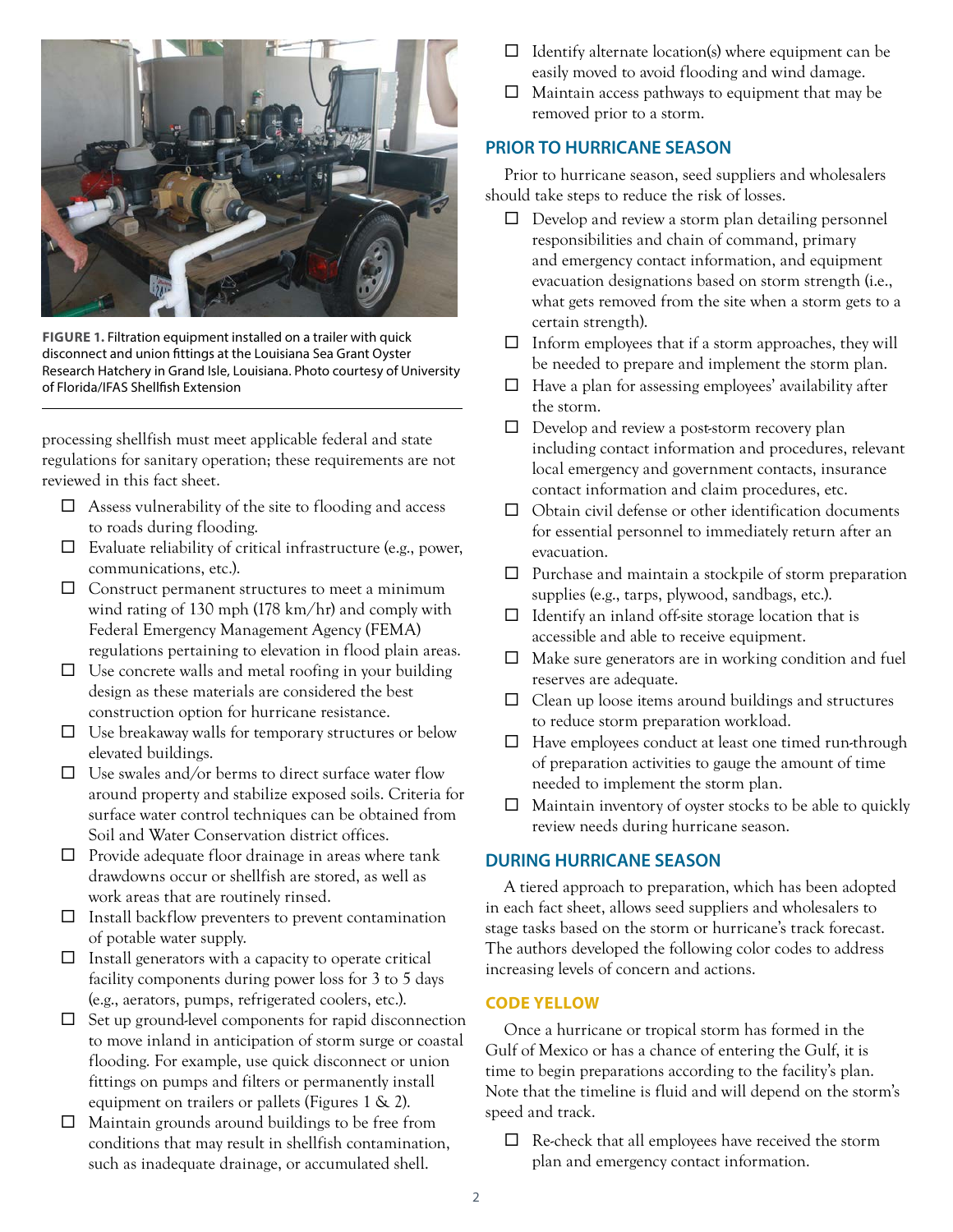- $\Box$  Check that storm preparation supplies, including generator fuel reserves, are adequate and easily available.
- $\Box$  Document the pre-storm condition of the facility and equipment with dated photographs and notes.
- $\Box$  Make sure the off-site storage location is ready for receiving equipment and remove items that are not necessary for continued operation.

## **Hatchery and nursery facilities:**

- $\Box$  Inventory and prioritize in-house larvae, post-set, seed, and broodstock. For example, larvae are the least expensive to produce, so efforts may be minimal in securing these stocks.
- $\Box$  Purchase algal concentrates that can be used to feed oyster stocks if algae cultures crash.
- $\Box$  Keep several bags of synthetic sea salt or rock salt on hand as storms can result in excessive rainfall, lowering salinities of inshore waters.

## **Processing plant:**

- $\Box$  Inventory in-house product and pending oyster purchases and sales.
- $\Box$  Prepare to ship out orders sooner than the normal distribution schedule.
- $\Box$  Notify suppliers of the storm plan so shipments do not arrive at your facility.

## **CODE ORANGE**

Once a hurricane or tropical storm watch has been issued, final preparations should begin. In the case of a fast-moving



**FIGURE 2.** Filtration equipment installed on a pallet with quick disconnect and union fittings at the Louisiana Sea Grant Oyster Research Hatchery in Grand Isle, Louisiana. Photo courtesy of John Supan

storm, proceed with tasks associated with final stages of preparation.

## **Hatchery and nursery facilities:**

- $\Box$  Prepare generator for operation in the event of power loss or evacuation.
- $\Box$  Perform routine cleaning of systems that will be maintained in the hatchery through evacuation (e.g., algal stocks, broodstock holding/conditioning system, etc.).
- $\Box$  Add broodstock not held in conditioning or holding tanks into these systems or return them to the farm.
- $\Box$  Move or prepare to move spare pumps, filters, hoses, and other items to secure storage location (based on predicted storm strength, items may be stored onsite or at an inland location).
- $\Box$  Fill empty tanks onsite at least half full of water to prevent moving from wind or flooding. Place loose gear inside the tanks.
- $\square$  Secure outdoor raceways and weller tanks with rope, straps, or bungee cords to the tank support system.
- $\Box$  Move nursery drum silos and FLUPSY wellers to higher ground or inland site.

## **Processing plant:**

- $\Box$  Locate an alternative storage cooler for remaining inventory or load into a refrigerated truck or trailer if required temperature can be maintained.
- $\Box$  Remove all shell and other materials that may spoil from the facility and grounds to prevent attracting pests and vermin.

## **CODE RED**

When a hurricane or tropical storm warning has been issued, final preparations must be concluded if and only if they can be accomplished safely. A series of personal risk assessments must be made.

If the facility is not able to withstand predicted wind speeds or storm surge, vital equipment should be removed and transported to a designated inland location for safeguarding.

## **Hatchery and nursery facilities:**

If your hatchery can withstand predicted wind speeds and storm surge, conduct the following activities to reduce losses until employees can return to the facility.

- $\Box$  Feed broodstock oysters heavily, and make sure broodstock sumps are full of seawater.
- $\Box$  Drop the water volume of larval tanks and feed extra algae.
- $\square$  Swirl any stock algal cultures and transfer darker cultures.
- $\square$  Drain seawater lines and fill with freshwater if time permits.
- $\Box$  Activate recirculating systems if the facility has the capability to do so.
- $\Box$  Confirm the generator is operating and all critical equipment are connected.